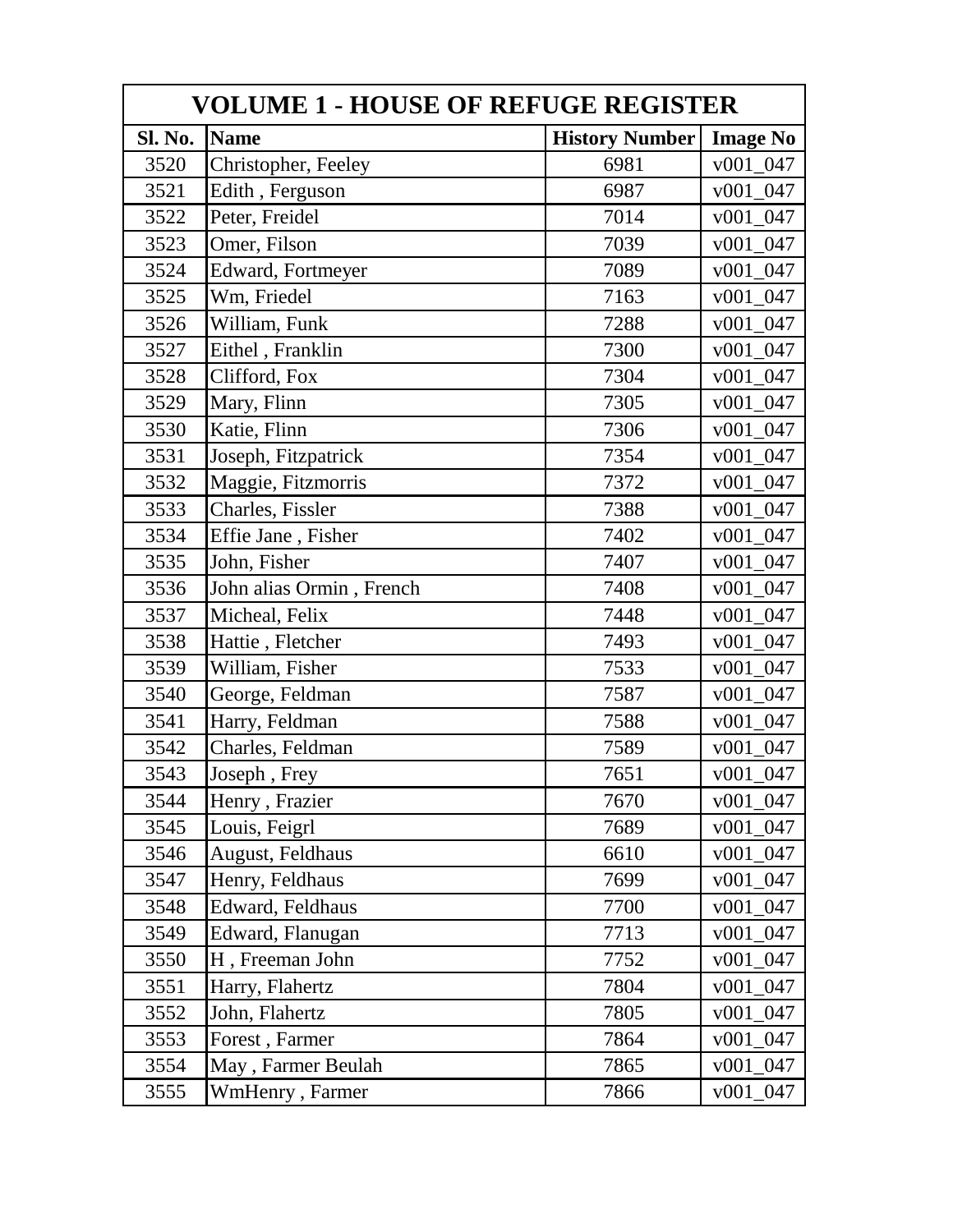| 3556 | Clem, Fortman               | 7919 | $v001_047$  |
|------|-----------------------------|------|-------------|
| 3557 | Marshall, Finley            | 7965 | $v001_047$  |
| 3558 | H, Folger Chas              | 7966 | $v001_047$  |
| 3559 | Nathan, Friedman            | 8003 | $v001_047$  |
| 3560 | William, Foster             | 8004 | v001 047    |
| 3561 | May, Field                  | 8040 | $v001_047$  |
| 3562 | Chas, Fischer               | 8078 | $v001\_047$ |
| 3563 | Jacob, Fessler              | 8277 | $v001_047$  |
| 3564 | Edward alias Smith, Fleming | 8340 | v001 047    |
| 3565 | Gussie, Francis             | 8353 | $v001_047$  |
| 3566 | James, Fields               | 8408 | $v001_047$  |
| 3567 | Anna, Fields                | 8409 | $v001_047$  |
| 3568 | Cora, Fields                | 8410 | $v001_047$  |
| 3569 | Pearl, Fields               | 8411 | $v001_047$  |
| 3570 | Frank, Frank                | 8413 | $v001_047$  |
| 3571 | August, Felger              | 8450 | $v001_047$  |
| 3572 | A Fritsch, Chas             | 8461 | v001 047    |
| 3573 | May, Forge                  | 8473 | $v001_047$  |
| 3574 | Alice, Fanning              | 8474 | v001 047    |
| 3575 | Herman, Flick               | 8491 | $v001_047$  |
| 3576 | Albert, Ford                | 8494 | $v001_047$  |
| 3577 | Chas, Ford                  | 8495 | $v001\_047$ |
| 3578 | Louis, Forge                | 8583 | $v001_047$  |
| 3579 | Herman, Frank               | 8661 | $v001_047$  |
| 3580 | Harry, Farmer               | 8709 | $v001_047$  |
| 3581 | Louis, Fisher               | 8840 | $v001_047$  |
| 3582 | Frank, Fisher               | 8841 | $v001\_047$ |
| 3583 | Fred, Fickers               | 8852 | $v001_047$  |
| 3584 | Joseph (Patrick), Farmer    | 8867 | $v001_047$  |
| 3585 | Otto, Fueg                  | 8880 | $v001_047$  |
| 3586 | Henry, Flueck               | 8890 | $v001_047$  |
| 3587 | Columbus, Francis           | 8915 | $v001_047$  |
| 3588 | Chas, Feng                  | 8927 | $v001_047$  |
| 3589 | Richard, Forbes             | 9019 | v001 047    |
| 3590 | F, Furst Richard            | 9062 | $v001_047$  |
| 3591 | Isreal, Fialcow             | 9090 | $v001_047$  |
| 3592 | Alma, Frietsch              | 9097 | $v001_047$  |
| 3593 | Robert, Frietsch            | 9098 | $v001_047$  |
| 3594 | Joseph, Frietsch            | 9222 | v001_047    |